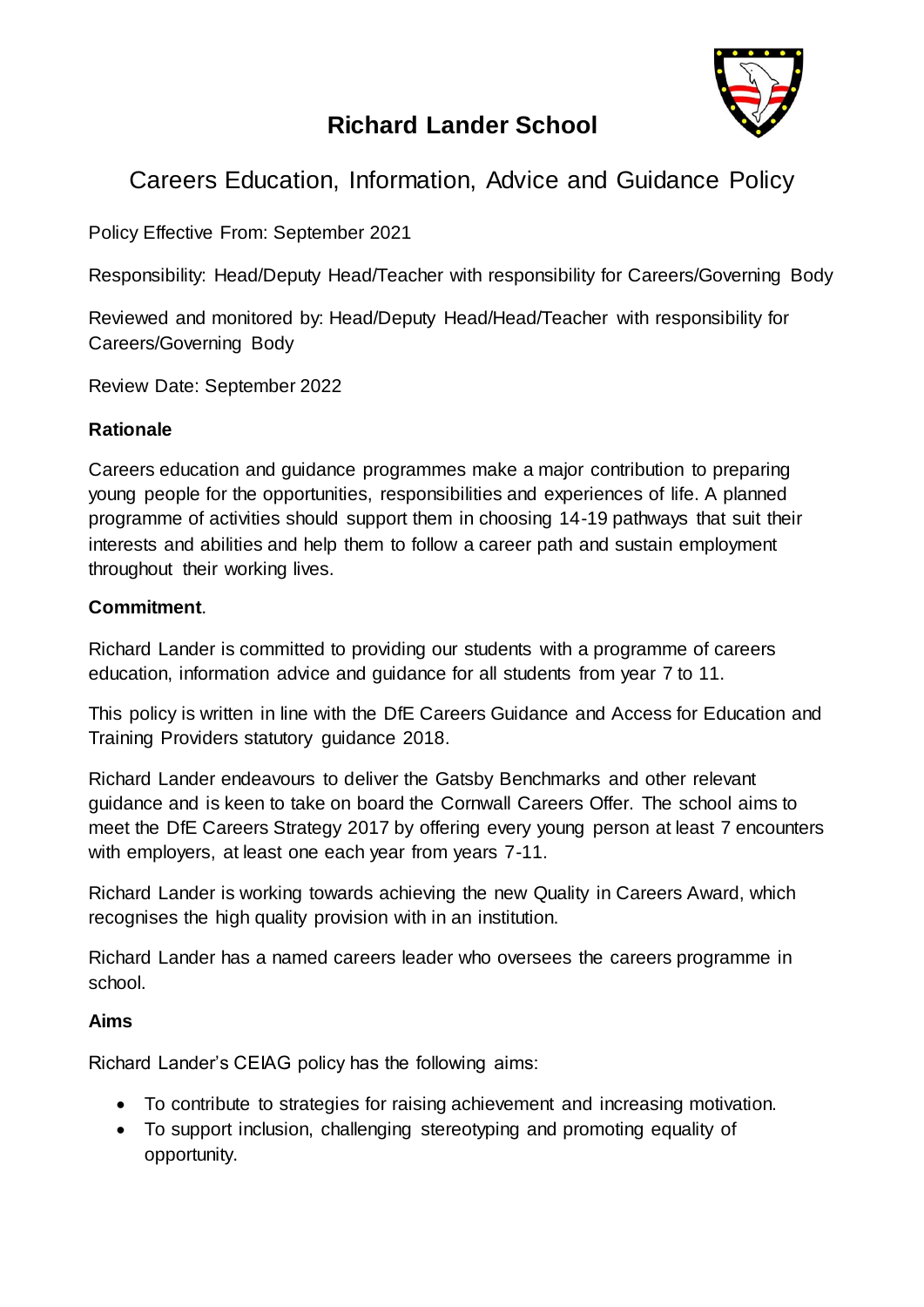- To encourage participation in continued learning, including further and higher education.
- To encourage employer engagement.
- To develop enterprise and employment skills
- To reduce students becoming NEET due to drop out and course switching in education and training.
- To contribute to the economic prosperity of individuals and communities
- To focus students on their careers aspirations and through appropriate differentiation meet the needs of all students in this aspect
- To involve parents/carers.
- To encourage all students to consider a career in STEM subjects through meaningful STEM encounters

# **Development**

Then policy was developed and is reviewed by the Careers and post 16 Co-ordinator and is reviewed by their line manager (Deputy Head) based on current good practice and guidelines by the DfES/Ofsted and the Gatsby Report (see appendix).

The school is currently working towards the Quality in Careers standard incorporating the Compass tool to support the development of a world class careers programme.

# **Links with other policies**

The policy for CEIAG supports and is underpinned by a range of key school policies. These include Work Related Learning, PSHE policy, Equal Opportunities and Diversity, Children in Care and SEMD offer.

# **Student Entitlement**

Students are entitled to CEIAG which meets the professional standards of practice, is impartial and confidential. It should be integrated into the students experience of the whole curriculum and based on a partnership with students and their parents/carers. The programme is expected to raise aspirations, challenge stereotyping and promote equality and diversity.

CEIAG is an important part of the 14-19 Curriculum and at Richard Lander we fully support the statutory requirement for a programme of careers education in years 7 to 11.

The school recognises the importance of PSHE education by giving the subject dedicated timetable time in all year groups which supports the delivery of careers education.

The school complies with section 42B of the Education Act 1997 and gives providers of technical education including apprenticeships the opportunity to talk to students about the courses on offer.

# **Management**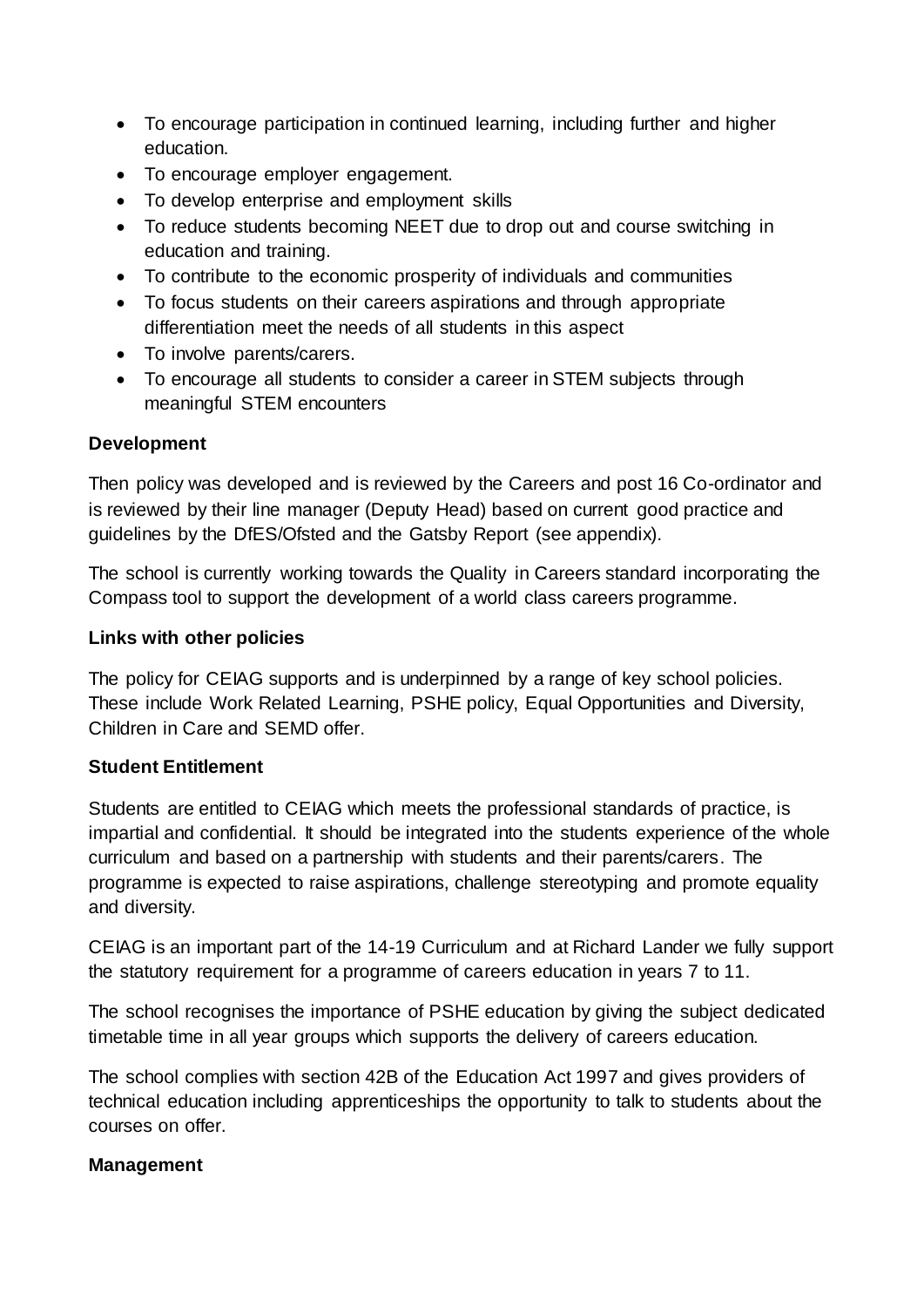The Careers programme is coordinated by Debbie Datson, Careers Leader and is overseen by Jenny Griffiths (Deputy Head). The programme is supported by a link governor (currently vacant).

The Work Experience programme is coordinated by Laura Ford, Enterprise Lead and is overseen by Jenny Griffiths (Deputy Head). All year 10 students access a one week work experience placement.

The Careers and Work Experience programmes are supported by Nikki Grenfell, Work Experience and Careers Coordinator.

The Personal Development programme is coordinated by Vicky Downing, Head of RE/PD and is overseen by Jenny Griffiths (Deputy Head).

Individual departments, particularly STEM departments take on a responsibility for delivering employer engagement activities throughout the year.

# **Staffing**

All staff contribute to CEIAG through their roles as tutors and subject teachers. Sessions are delivered by PD teachers to all year groups and is monitored by the PD Lead.

#### **Implementation of Careers Education.**

Careers education is delivered within PD lessons as directed by the PD scheme of work at appropriate points throughout the year. Careers is also delivered as part of the year 11 tutor programme in tutor time under the direction of the Careers Lead and Head of Year 11.

The Careers programme includes Careers Fair in November open to all year groups but aimed specifically at years 10 and 11; assemblies from local colleges in years 10 and 11, lessons delivered by a representative from Truro College to all year 11 PD classes in the autumn term.

Careers 4U provide independent, impartial careers guidance in small group workshops to year 11 students and one to one interviews for targeted students.

#### **Provider Access Statement**

This statement sets out the school's arrangements for managing the access of providers to students at the school for the purpose of giving them information about the provider's education or training offer. This complies with the school's legal obligations under Section 42B of the Education Act 1997.

# **Student entitlement**

All students in years 8-11 are entitled to: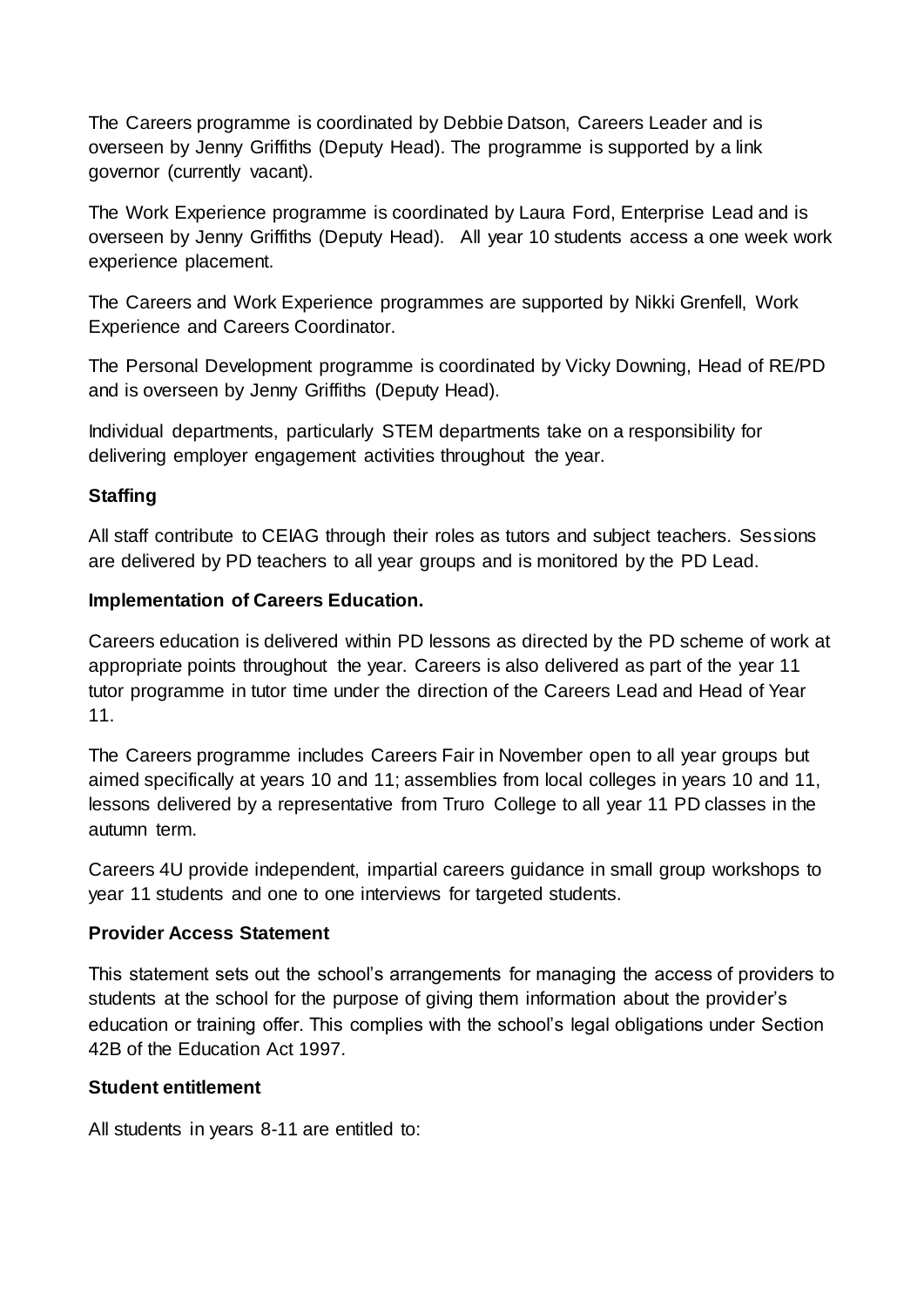- Find out about technical education qualifications and apprenticeships opportunities, as part of a careers programme which provides information on the full range of education and training options available at each transition point.
- Hear from a range of local providers about the opportunities they offer, including technical education and apprenticeships – through options events, assemblies and group discussions and taster events.
- Understand how to make applications for the full range of academic and technical courses.

Technical and Further Education providers in the local area are invited to speak to our students at regular intervals throughout the year.

A provider wishing to request access should contact Debbie Datson, Careers Leader. Telephone: 01872 273750 Email: [datsond@richardlander.cornwall.sch.uk](mailto:datsond@richardlander.cornwall.sch.uk)

# **Curriculum**

The Careers programme includes careers education sessions, careers guidance activities, information and research activities. Other events and activities are planned and organised throughout the year as opportunities arise.

# Partnership

- Careers SouthWest works with our targeted students in year 11 who are in danger of becoming NEET.
- Local Colleges provide support in the form of presentations, advice assemblies, taster days and open days and evenings.
- Local colleges provide support and guidance to students on examinations result day.
- Richard Lander has a good relationship with many local businesses and training providers that contribute to employer engagement and the Careers Fair.
- Richard Lander works with the National Citizen Service Trust who provide opportunities for students to expand their horizons through their summer programme.
- Technical education and Apprenticeships advisors are invited to talk to all students.
- Independent, professional careers advice to every year 11 student through Careers 4U
- Independent, professional careers advice to every student in years 8 to 10 who request support via drop-in sessions through Careers 4U.
- Regular trips to local education providers for targeted post 16 enrichment
- STEM subject arrears arrange at least one employer drop down day to KS3 per year.
- Alumni engagement is organised through the Future First initiative.
- National Careers Service information is disseminated to students through student activities, the school bulletin and digital signage.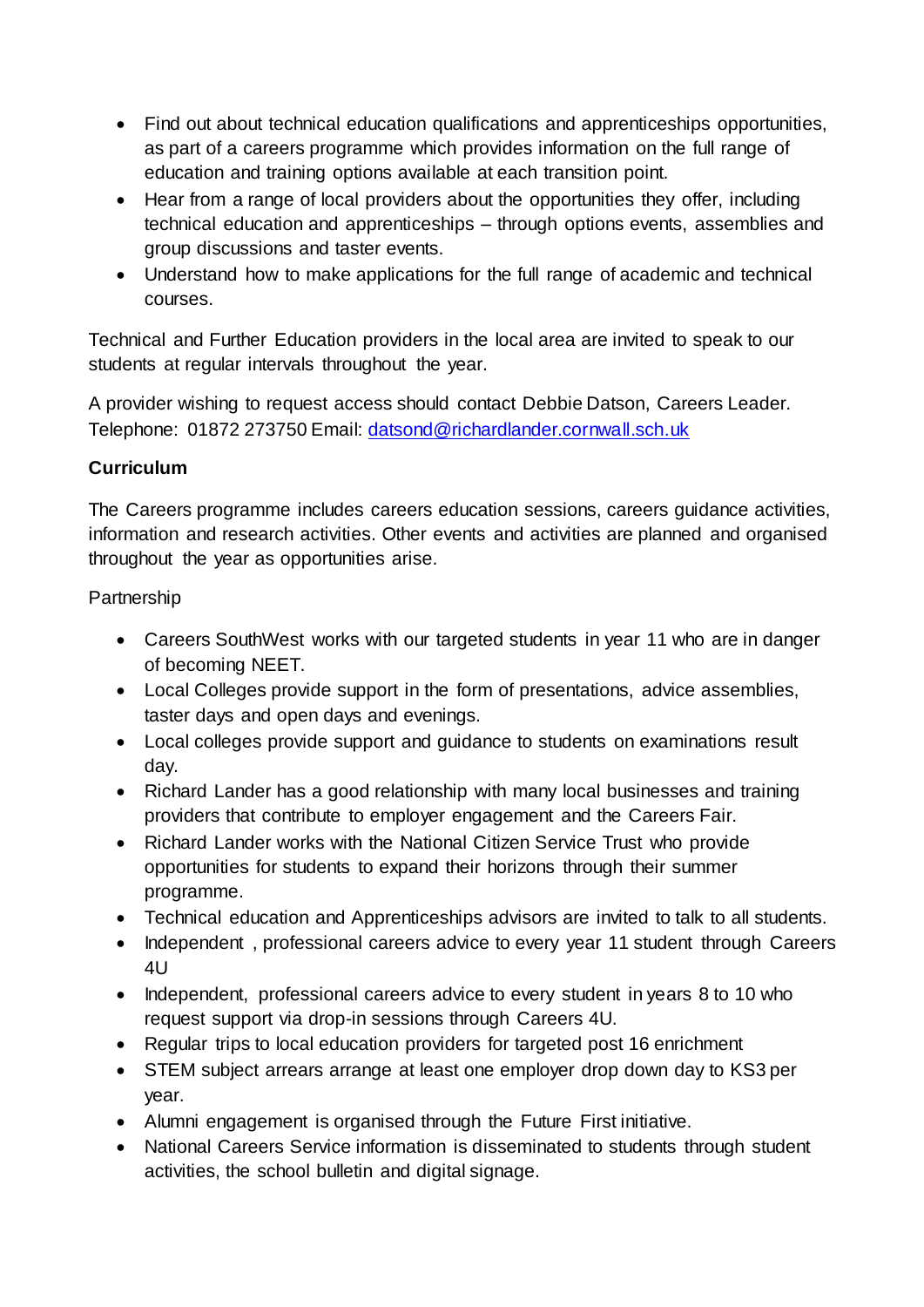# **SEND and Disadvantaged students**

The school recognises the impact high quality careers education can have on SEND and disadvantaged students. These students have a personalised career offer which includes individual careers meetings with outside agencies.

# **Monitoring, Review and Evaluation**

The Annual Careers offer is contained on a separate document which is reviewed and updated yearly.